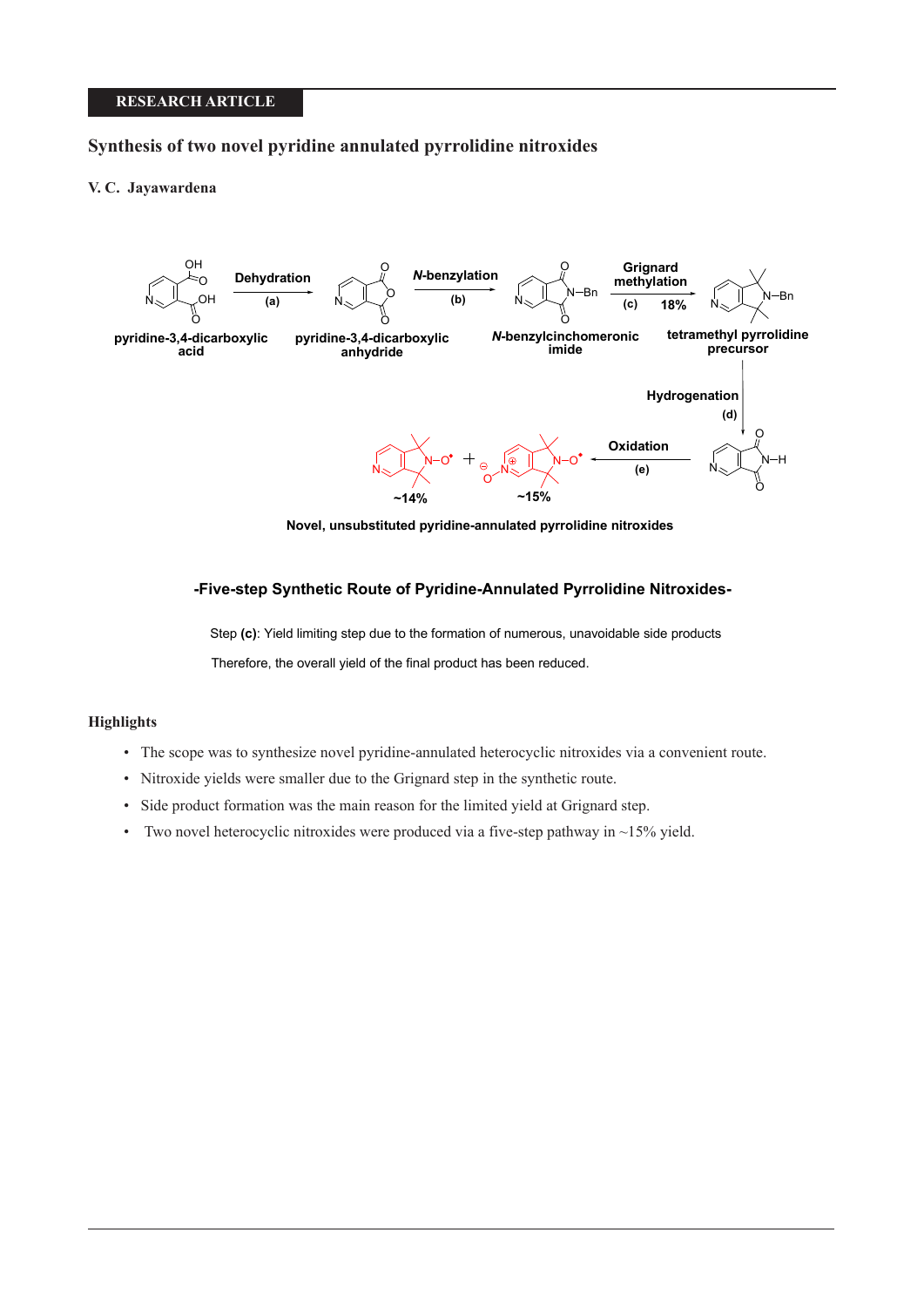# **RESEARCH ARTICLE**

# **Synthesis of two novel pyridine annulated pyrrolidine nitroxides**

### **V. C. Jayawardena**

*ARC Centre of Excellence for Free Radical Chemistry and Biotechnology, Faculty of Science & Engineering, Queensland University of Technology, 2 George Street, Brisbane, QLD 4001, Australia.*

### *Received: 12/08/2019; Accepted: 19/07/2020*

**Abstract:** Two novel, unsubstituted, pyridine-annulated pyrrolidine nitroxides; *1,1,3,3-tetramethyl-2,3-dihydro-1Hpyrrolo[3,4-c]pyridin-2-yloxyl* and *1,1,3,3-tetramethyl-2,3 dihydro-1H-pyrrolo[3,4-c]pyridin-5-oxide-2-yloxyl* were synthesized in overall yield of  $\sim$ 15% (5 steps starting from pyridine-3,4-dicarboxyic acid) via a Grignard approach. Grignard methylation of N-benzylcinchomeronic imide that was derived from pyridine-3,4-dicarboxylic anhydride, furnished the tetramethylpyrrolidine precursor in an isolated yield of 18%. Hydrogenation of the tetramethyl pyrrolidine precursor followed by oxidation afforded, depending on the oxidation conditions, each of the two nitroxides.

*Keywords:* Grignard; Heterocyclic; Pyridine-annulated; Nitroxides; Tetramethylation.

# **INTRODUCTION**

Isoindoline nitroxides, a commercially valuable class of nitroxides have gained widespread attention mainly due to some advantages they possess over the commercially available other classes of nitroxides. If the 6-membered aromatic ring of the isoindoline skeleton is replaced by a heteroaromatic ring, the nitroxide skeleton would have been modified further with some novel vital properties. Established literature supports that monocyclic nitroxides containing heteroatoms have been synthesized in early 1980s (Keana *et al.*, 1982). Some of the uses of monocyclic heteroaromatic nitroxides such as EPR probes in biomedicine and related fields to monitor oxidative stress and reactive radical species in biological systems (Bobko *et al*., 2012; Zhelev *et al*, 2019), pH sensitive spin probes (Khlestkin *et al*., 2005), contrast enhancing agents (Keana *et al*., 1987) for magnetic resonance imaging (MRI) applications and molecular units (Vaz *et al.*, 1999; Laget *et al.*, 1998) in the synthesis of molecular magnetic materials are of notable importance. However, there are some disadvantages associated with monocyclic nitroxides containing heteroatoms as well. For instance, the electron-withdrawing effect of the heteroatom in the ring can destabilize the positive charge of the resulting oxo-ammonium cation (Hicks, 2010). Furthermore, the heteroatom can also facilitate ring opening reactions (Keana *et al*., 1982; Gryn'ova *et al*., 2012) in monocyclic nitroxides and thereby promote degradation.

These issues can be evaded if the heteroaromatic ring is fused to the monocyclic nitroxide skeleton. This fused heteroaromatic ring could confer some advantages to the skeleton such as rigidity and resistance towards ring opening reactions (Gryn'ova *et al*., 2012; Hansen and Blinco, 2018) and resistance towards the alteration of functions of biomolecules when they act as spin labels (Kalai *et al.*, 2000). If the fused heteroaromatic ring is pyridine, it would further impart good σ donor capabilities as a monodentate ligand (Budzelaar, 2012). Therefore, this paper focuses on developing a novel unsubstituted heteroaromatic nitroxide with a fused pyridine ring.

Pyridine annulated heterocyclic nitroxides have been synthesized previously via three different approaches. Hideg and co-workers synthesized a pyridine-fused paramagnetic nitroxide system **3** using hetero Diels-Alder reactions (Scheme 1) (Kalai *et al*., 2000**;** Krishna *et al*., 1996). The overall synthetic yield of this nitroxide starting from commercially available substrate was 4% via eight steps (Kalai *et al*., 1999; Hideg *et al*., 1988). In another approach, 5-substituted pyridine (N-oxide) fused pyrroline nitroxide **8** has been synthesized via Sonogashira coupling of aldehyde containing nitroxide **5** with phenylacetylene to give **6** of which oxime **7** spontaneously cyclized to the paramagnetic nitroxide derivative **8** upon heating (Scheme 2) (Kalai *et al*., 2002). From commercially available starting materials, this route yields the nitroxide **8** in seven steps with an overall yield of 10 % (Kalai *et al*., 1998; Zhdanov, 1992).

Chiusoli *et al.* (1983) have attempted to synthesize pyridine fused nitroxides using cobalt catalyzed cyclization reactions. In this method, cobalt(0) catalyzes the cyclocotrimerization of tetramethyldipropargylamine **9** with acetonitrile to give 2,3-dihydro-1,1,3,3,6 pentamethyl-1*H*-pyrrolo[3,4-*c*]pyridine (**10)** (Scheme 3) which can be oxidized to the corresponding paramagnetic nitroxide derivative. However, this methodology led to some confusion as the tetramethyl amine **10** was not converted into the corresponding paramagnetic nitroxide and the synthetic yield of **10** was confirmed only by Gas Chromatography (98%) (Chiusoli *et al*., 1983). An alternative synthetic approach for the synthesis of pyridine fused heterocyclic nitroxides is required as all the existing approaches are low-yielding and multi-step.



*\*Corresponding Author's Email:* vchathu@yahoo.com *https://orcid.org/0000-0002-2484-6540*

 This article is published under the Creative Commons Attribution License (https://creativecommons.org/licenses/by/4.0/), which permits unrestricted use, distribution, and reproduction in any medium, provided the original work is properly cited.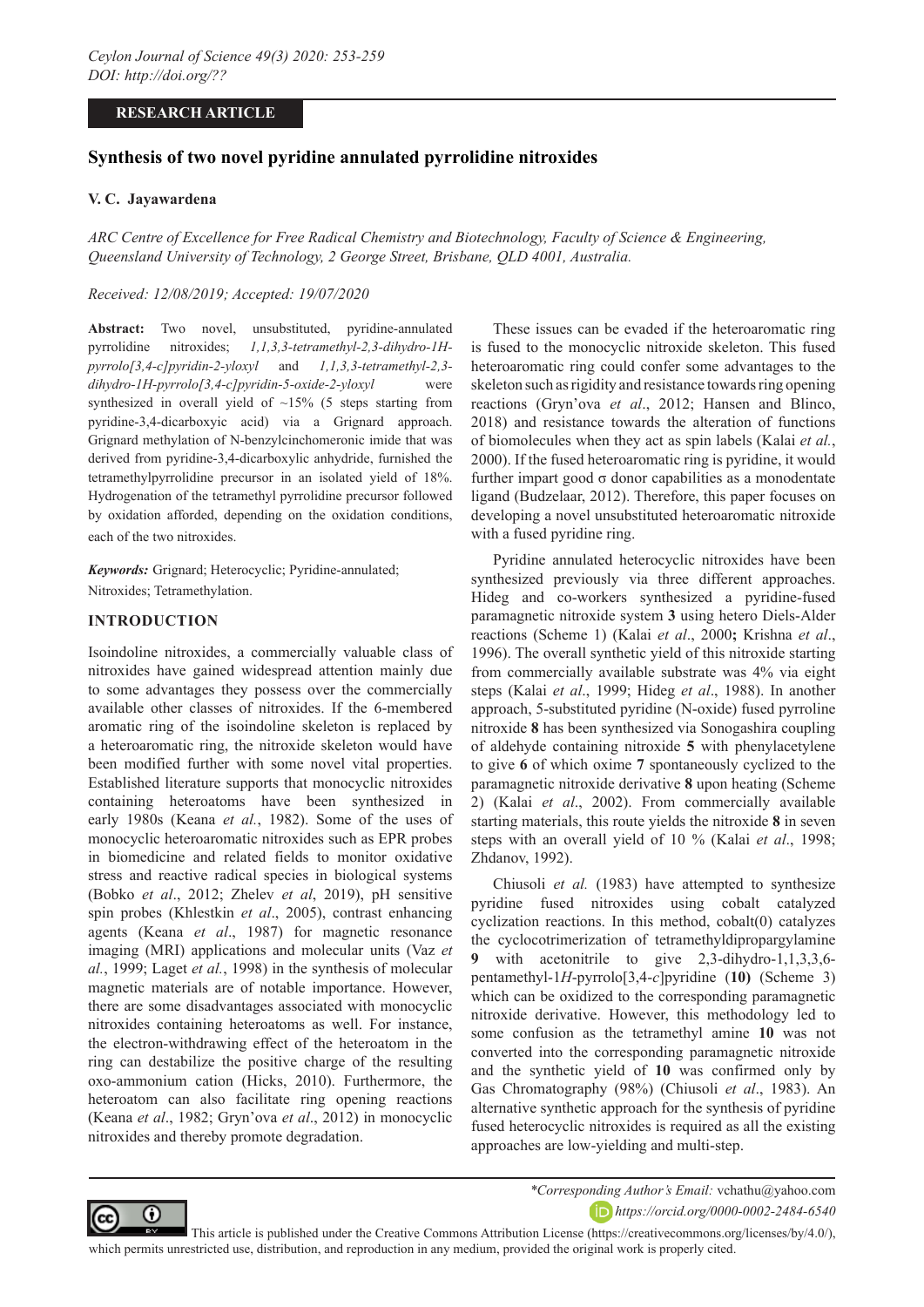

**Scheme 1:** Synthesis of pyridine annulated pyrroline nitroxide using hetero Diels-Alder reaction.



**Scheme 2:** Pyridine-fused pyrroline nitroxide synthesis using spontaneous cyclization reactions.



**Scheme 3:** Preparation of precursor for pyridine annulated pyrroline nitroxide using cobalt (0) catalyzed cycloaddition reactions.

Since tetraalkylation of N-benzylphthalimide provides reasonable yields and involves limited reaction steps for the formation of commercially valuable isoindoline nitroxides, 1,1,3,3-tetraethylisoindolin-2-yloxyl (TEIO) and 1,1,3,3-tetramethylisoindolin-2-yloxyl (TMIO) compared to other methods, the synthesis of pyridine annulated tetraalkyl nitroxides through the Grignard alkylation of N-benzylcinchomeronic imide followed by hydrogenation and oxidation is an attractive approach. Herein we report a short (5 steps) and convenient approach for the synthesis of unsubstituted pyridine annulated pyrroline nitroxides with much improved yields.

### **EXPERIMENTAL**

#### **Chemicals & Apparatus**

All chemicals used were of analytical reagent grade purchased from chemical suppliers such as Sigma-Aldrich. Dichloromethane (DCM) was freshly distilled from calcium hydride and tetrahydrofuran (THF) from sodium benzophenone ketal prior to use. Both toluene and diethyl ether were dried over sodium wire and triethylamine was dried over potassium hydroxide. All air-sensitive reactions were performed under an ultra-high purity argon atmosphere. All other reagents were purchased from commercial suppliers and used without further purification. 1H and 13C NMR spectra were recorded on a 400 MHz spectrometer and referenced to the relevant solvent peak  $(CDCl_3$ ;  $\delta_H$  =7.26 ppm,  $\delta_C$  =77.0 ppm). ESI-high resolution mass spectra were obtained using a QTOF LC mass spectrometer which utilized electrospray ionisation (recorded in the positive mode) with a methanol mobile phase. Melting point values were collected on a Variable Temperature Apparatus using the capillary method and were uncorrected. Analytical HPLC was carried out on a HPLC system using an Agilent 1100 Prep-C18 scalar column (4.6  $\times$  150 mm, 10 µm) with a flow rate of 1 mL/ min in the stated mixtures of methanol and water with detection at 254 nm. In all HPLC analyses, the solvent system used was MeOH :  $H_2O$ , 65: 35 except for compound **21a** and **21b**. For compounds **21a** and **21b**, MeOH:  $H_2O$ , 70:30 was used as the solvent system. Merck Silica Gel 60 F254 TLC plates were used for analytical Thin-Layer Chromatography (TLC) while Silica Gel 60 (230-400 mesh) was used for preparative column chromatography.

#### **Synthetic Methodologies**

#### *Pyridine-3,4-dicarboxylic anhydride (12)*

A mixture of pyridine-3,4-dicarboxylic acid (15.0 g, 90.0 mmol) and acetic anhydride (60 mL, 0.635 mol, 7.0 equiv.) was refluxed for 40 min at 140 °C. The excess acetic anhydride was distilled off under high vacuum at 65 °C. The resulting brown coloured crude (13.2 g, 98%) was purified by sublimation and white crystals were obtained (12.6 g, 94%). Mp 74-76 °C (lit. 75-76 °C) (Mayor and Wentrup, 1975); 1H NMR (400 MHz,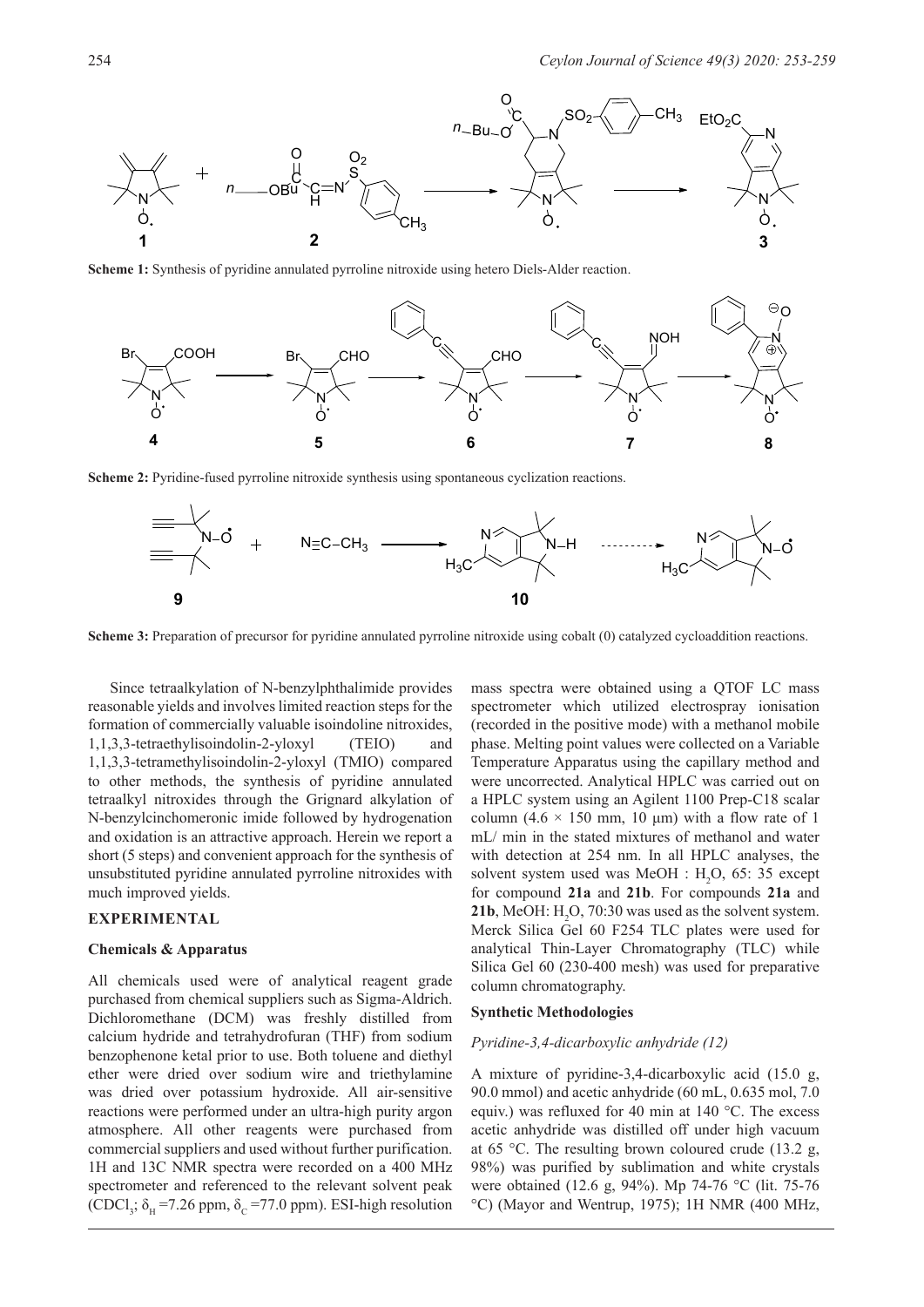CDCl <sub>3</sub>)  $\delta$  7.94-7.96 (dd,  $J = 1.2$  and 4.8 Hz, 1H), 9.24 (d, *J* =5.2 Hz, 1H), 9.38 (d, *J* = 0.8 Hz, 1H); 13C NMR (100 MHz, CDCl<sub>3</sub>) δ 118.6, 125.3, 138.8, 147.6, 156.8, 161.15, 161.28. These 1H NMR data were in agreement with those reported previously by Mayor and Wentrup (Mayor and Wentrup, 1975).

#### *N-Benzylcinchomeronic imide (13)*

A mixture of pyridine-3,4-dicarboxylic anhydride (12.6 g, 84.0 mmol), acetic acid (65 mL) and benzylamine (18 mL, 0.170 mol, 2.0 equiv.) was refluxed at 120 °C for **1** h**.** The hot reaction mixture was then poured in to ice/ $H_2O$  (500 mL) and stirred. The resulting precipitate was filtered and recrystallized from 96% ethanol. The resulting needles like crystals (18.9 g, 95%) were off-white in colour. Mp 114- 115 °C (lit. 116-117 °C) (Hunter *et al.,* 1967); 1H NMR (400 MHz, CDCl<sub>3</sub>) δ 4.88 (s, 2H), 7.28-7.36 (m, 3H), 7.43-7.45 (m, 2H), 7.76 (dd, *J* = 0.8 and4.4 Hz, 1H), 9.06 (d, *J*  = 4.8 Hz, 1H), 9.16 (d, *J* = 0.8 Hz, 1H);13C NMR (100 MHz, CDCl<sub>3</sub>) **δ** 41.6, 116.9, 125.9, 128.2, 128.76, 128.81, 135.7, 139.5, 144.8, 155.7, 166.5, 166.9; HRMS: calcd for  $\rm C^{}_{14}H^{}_{10}N^{}_2O^{}_2$  [M]<sup>+</sup> 238.0700, found 238.1000.

## *2-Benzyl-1,1,3,3-tetramethyl-2,3-dihydro-1Hpyrrolo[3,4-c]pyridine (14)*

Methyl iodide (7.3 mL, 0.118 mol, 8 equiv.) was added dropwise to a suspension of pre-dried magnesium turnings (3.57 g, 0.147 mol, 10 equiv.) in anhydrous diethyl ether (55 mL). The mixture was stirred at room temperature for 1 h and then concentrated by distillation until a temperature of 80-90 ºC was reached. The reaction mixture was allowed to cool to 64 ºC and a solution of *N*-benzylcinchomeronic imide (**13**) (3.50 g, 14.7 mmol) in dry toluene (50 mL) was added. Once the addition was completed, the mixture was refluxed at 110 ºC for 72 h. Saturated ammonium chloride solution (30 mL) was then added and the mixture was stirred for about 1 h. The toluene layer was then separated and evaporated to dryness. The remaining brown coloured semi-solid layer was extracted to chloroform (5×50 mL). The combined chloroform layers were dried over anhydrous Na<sub>2</sub>SO<sub>4</sub> and concentrated at reduced pressure. The resulting residues from the toluene and chloroform layers were combined and purified by column chromatography (hexane:ethyl acetate, 1:3 and 4:1) to give four compounds **(14, 15, 16** and **17)** separately. Recrystallization of the crude of compound **14** from hexane gave the title compound (**14**) as a white solid (0.720 g, 18%). Mp 90-92 ºC; 1H NMR (400 MHz, CDCl<sub>3</sub>)  $\delta$  1.31 (s, 6H), 1.37 (s, 6H), 3.99 (s, 2H), 7.09 (d, *J* = 4.8 Hz, 1H), 7.23-7.33 (m, 3H), 7.46 (d, *J* = 7.6 Hz, 2H), 8.43 (s, 1H), 8.49 (d, *J* = 4.8 Hz, 1H); <sup>13</sup>C NMR (100 MHz, CDCl<sub>3</sub>) δ 27.8 (CH<sub>3</sub>), 28.3 (CH<sub>3</sub>), 46.0 (CH<sub>2</sub>), 64.5 (C<sub>1</sub> or C<sub>3</sub>), 65.3 (C<sub>1</sub> or C<sub>3</sub>), 116.7 (C<sub>7</sub>), 126.7 (Ar-C), 128.0 (Ar-C), 128.3 (Ar-C), 142.6 (Ar-C), 143.6 (C<sub>3</sub>, or C<sub>7</sub>), 143.7 (C<sub>4</sub>), 148.0 (C<sub>6</sub>), 156.8 (C<sub>3</sub>, or  $(C_{7})$ ; HRMS: calcd for  $C_{18}H_{23}N_{2}$  [MH]<sup>+</sup> 267.1900, found 267.1865. All the carbons in the 13C-NMR spectrum were assigned by running 2D-HSQC and DEPT spectra.

Three other compounds were also identified from this reaction. Those had been purified only by silica column chromatography:

*2-Benzyl-1-ethyl- 1,3,3- trimethyl-2,3-dihydro-1Hpyrrolo[3,4-c]pyridine* (**15**): (Colourless oil, 0.220 g, 5%). HRMS: calcd for  $C_{19}H_{25}N_2$  [MH]<sup>+</sup> 281.2000, found 281.2016. Other characteristic data such as 1H-NMR, 13C-NMR were not definitively assigned due to the presence of some amount of 2-benzyl-1,1,3,3-tetramethyl-2,3-dihydro-1*H*-pyrrolo[3,4-*c*]pyridine (**14)**, which could not be eliminated by standard purification methods.

*2-Benzyl-1-hydroxy-1,4-dimethyl-1H-pyrrolo[3,4-c] pyridin-3(2H)-one* (**16**): (Cream coloured solid, 0.970 g, 25%). Mp 186-189°C; 1H NMR (400 MHz, CDCl<sub>3</sub>) δ 1.54 (s, 3H), 3.08 (s, 3H), 3.98 (bs, 1H), 4.57 (d, *J* = 15.6 Hz, 1H), 4.77 (d, *J* = 15.2 Hz, 1H), 7.23-7.32 (m, 4H), 7.39 (d, *J* = 7.2 Hz, 2H), 8.46 (d, *J* = 4.8 Hz, 1H); 13C NMR (100 MHz, CDCl<sub>3</sub>) δ 20.4, 24.4, 41.8, 87.9, 114.5, 122.9, 127.4, 128.0, 128.6, 138.1, 151.8, 157.1, 157.5, 166.3; HRMS: calcd for  $C_{16}H_{16}N_2NaO_2$  [M+Na]<sup>+</sup> 291.1100, found 291.1093.

*2-Benzyl-1-hydroxy-1-methyl-1H-pyrrolo[3,4 -c] pyridin-3(2H)-one* (**17**): (Cream colored solid, 1.03 g, 27%). Mp 178-180°C; 1H NMR (400 MHz, CDCl<sub>3</sub>) δ 1.55 (s, 3H), 4.32 (bs, 1H), 4.57 (d,  $J = 15.6$  Hz, 1H), 4.70 (d,  $J = 15.2$ Hz, 1H), 7.26-7.33 (m, 3H), 7.37 (d, *J* = 7.2 Hz, 2H), 7.50  $(d, J = 4.8 \text{ Hz}, 1\text{H})$ , 8.62  $(d, J = 5.2 \text{ Hz}, 1\text{H})$ , 8.81  $(s, 1\text{H})$ ; 13C NMR (100 MHz, CDCl<sub>3</sub>) δ 24.4, 41.8, 88.8, 116.8, 126.0, 127.5, 128.0, 128.6, 137.8, 144.9, 152.5, 156.7, 165.4; HRMS: calcd for  $C_{15}H_{15}N_2O_2$  [MH]<sup>+</sup> 255.1100, found 255.1123; Anal. Calcd for  $C_{15}H_{14}N_2O_2$ :C 70.85, H 5.55, N 11.02, Found C 70.85, H 5.62, N 10.82.

### *1,1,3,3-Tetramethyl-2,3-dihydro-1H-pyrrolo[3,4-c] pyridine (20)*

The starting material 2-benzyl-1,1,3,3-tetramethyl-2,3 dihydro-1*H*-pyrrolo[3,4-*c*]pyridine (**14)** (80.0 mg, 0.300 mmol) was dissolved in MeOH (15 mL) and the catalyst based on palladium at 10 wt. % on carbon was added. Argon was bubbled through the solution for 3-5 min to remove any dissolved oxygen in methanol. The reaction vessel was then sealed and hydrogen was introduced to the reaction vessel (*via* a balloon) at atmospheric pressure. The reaction was carried out at room temperature for 3-4 h with stirring and the complete conversion of the substrate was verified by means of TLC. The reaction mixture was then diluted with methanol and charcoal impurities were removed by celite filtration. The product obtained from MeOH filtrate was further purified by column chromatography (ethyl acetate: ethanol 7:1). The title compound **20** was isolated from the column as a colorless oil (50.0 mg, 95%); 1H NMR (400 MHz, CDCl<sub>3</sub>) δ 1.40 (s, 6H), 1.44 (s, 6H), 2.25 (bs, 1H), 7.03 (d, *J* = 4.8 Hz, 1H), 8.37 (s, 1H), 8.43 (d, *J*=4.8 Hz, 1H); 13C NMR (100 MHz, CDCl<sub>3</sub>) δ 31.1 (CH<sub>3</sub>), 31.8 (CH<sub>3</sub>), 62.2 (C<sub>1</sub> or C<sub>3</sub>), 62.8 (C<sub>1</sub> or C<sub>3</sub>), 116.7 (C<sub>4</sub> or  $(C_6)$ , 143.8 ( $C_7$ ), 144.3 ( $C_3$ ' or  $C_7$ '), 148.2 ( $C_4$  or  $C_6$ ), 157.6  $(C_3$ ' or  $C_7$ '); HRMS: calcd for  $C_{11}H_{17}N_2$  [MH]<sup>+</sup> 177.1400, found 177.1390. Quaternary carbon peak that appeared at 144.3 was identified by a DEPT spectrum while  $C_4$ ,  $C_6$  and  $C_7$  were identified by 2D-HSQC spectrum.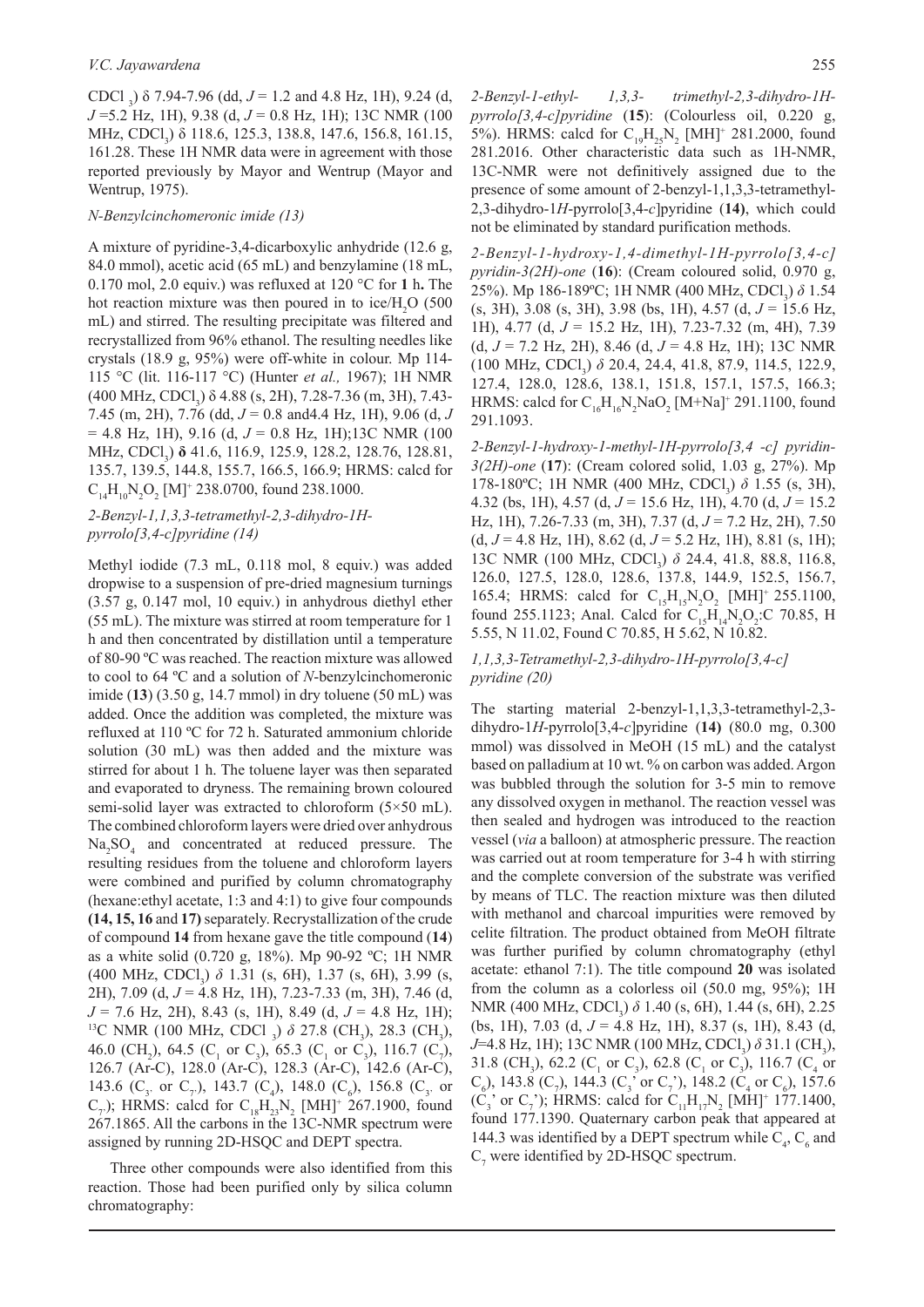## *1,1,3,3-Tetramethyl-2,3-dihydro-1H-pyrrolo[3,4-c] pyridin-2-yloxyl (21a)*

To a solution of **20** (30.0 mg, 0.170 mmol) in methanol (7 mL) and acetonitrile (0.5 mL) was added sodium hydrogen carbonate (11.5 mg, 0.136 mmol, 0.80 equiv.), sodium tungstate dihydrate (2.00 mg, 10.0 µmol, 0.06 equiv.) and finally 30% aqueous hydrogen peroxide (0.10 mL, 0.561 mmol, 3.3 equiv.). The suspension was stirred at room temperature for 24 h and  $0.20$  mL of  $H_2O_2$  (30% aqueous) was added again. It was stirred for another 24 h and a yellow coloured solution was observed. Then it was diluted with distilled water and extracted with dicholoromethane (4×30 mL). The combined organic fractions were dried with anhydrous  $\text{Na}_2\text{SO}_4$  and evaporated to give a yellow coloured crude solid, which was purified by column chromatography (ethyl acetate: ethanol 7:1). This gave the title nitroxide **21a** (26.0 mg, 80%). Mp 88-90 ºC**;** HRMS: calcd for  $C_{11}H_{15}N_2O$  [MH]<sup>+</sup> 192.1300, found 192.1392; IR (ATR):  $v_{\text{max}}$ 3045 (aryl C-H), 2972 and 2929 (alkyl C-H), 1602 and 1574 (quadrant stretch), 1447 (N-O) cm-1; EPR (MeOH): three lines,  $a_{N} = 1.474$  mT, g = 2.0058; HPLC purity (MeOH:  $H_2O$ , 70: 30) 98%.

The other nitroxide **21b** isolated from this reaction:

## *1,1,3,3-Tetramethyl-2,3-dihydro-1H-pyrrolo[3,4-c] pyridin-5-oxide-2-yloxyl (21b)*

A solution of 20 (10.0 mg, 57.0  $\mu$ mol) in CH<sub>2</sub>Cl<sub>2</sub> (6 mL) was cooled to 0 °C and treated with *m*-chloroperbenzoic acid (15.0 mg,  $86.0 \mu$ mol, 1.5 equiv.). The reaction mixture was stirred at 0 °C for 15 min and the cooling bath was removed. Then the reaction mixture was stirred for another 3 h whilst additional  $CH_2Cl_2$  (4 mL) was added gradually in order to dissolve precipitating solids. The reaction mixture was washed with 5 moldm-3 NaOH (20 mL) followed by brine (20 mL), dried with anhydrous  $\text{Na}_2\text{SO}_4$ and evaporated under reduced pressure. The title nitroxide **21b** resulted as a yellow crude solid (9.60 mg, 81%). Mp 172-174 °C; HRMS: calcd for  $C_{11}H_{15}N_2O_2$  [MH]<sup>+</sup> 208.1200, found 208.1180; Anal. calcd for  $C_{11}H_{15}N_2O_2$ :C 63.44, H 7.74, N 13.45, Found C 63.59, H 7.34, N 13.58; IR (ATR): υmax 2966 and2929 (alkyl C-H), 1481 and 1466

(quadrant stretch), 1428 (N-O), 1315 (N-O oxide) cm-1; EPR (MeOH): three lines,  $a_x=1.440$  mT,  $g = 2.0055$ ; HPLC purity (MeOH:  $H_2O$  70: 30) 100%.

### **RESULTS & DISCUSSION**

Synthesis of the starting imide, *N*-benzylcinchomeronic imide (**13)** was achieved starting from commercially available pyridine-3,4-dicarboxylic acid (**11)** via two steps (Scheme 4) with an overall yield of 89%. Next, Grignard methylation was performed on imide **13** to synthesize 1,1,3,3-tetramethyl adduct. Following Griffiths standard procedure (Griffiths *et al*., 1983) of synthesizing 2-benzyl-1,1,3,3-tetramethylisoindoline adduct, imide **13** was treated with 6.0 equivalents of MeMgI in refluxing toluene for 3 h. Examining the reaction mixture (after the aqueous  $NH<sub>4</sub>Cl$ work-up) by TLC and isolating the components by column chromatography showed two relatively polar products, **16** and **17**, as being formed in the mixture (Scheme 5). When the methylation reaction was undertaken on imide **13** with excess MeMgI for an extended reflux time (5 h), two relatively non-polar components appeared (Scheme 5) in the reaction mixture (by TLC and HPLC).

The desired tetramethyl adduct **14** was identified (by NMR and Mass) as being formed in the reaction mixture along with ethyltrimethyl adduct **15** (Scheme 5). Optimizing the experimental conditions of the Grignard methylation of imide **13** to improve the proportion of **14** in the reaction mixture was conducted by carrying out the Grignard methylation reactions at 110 °C under different reaction times and analyzing them by HPLC in order to calculate the relative HPLC product ratios of **14**, **15**, **16** and **17** appearing in the chromatogram (Table 1). Based on these calculations, the relative HPLC proportion of **14** was improved to 23% (Entry 4, Table 1) by increasing the amount of MeMgI from 6.0 to 8.0 equiv. and refluxing the reaction mixture for 72 h in toluene. The compounds **14**, **15**, **16** and **17** were isolated from the reaction mixture by column chromatography (hexane:ethyl acetate, 1:3, 4:1), and their yields were 18%, 5%, 25% and 27%, respectively.

Based on the relative HPLC product ratios shown in Table 1, some mechanistic insights of the Grignard



**Scheme 4:** *Reagents & Conditions*: (a) Acetic anhydride (7.0 equiv.), 140 °C, 40 minutes, 94%; (b) Bn-NH<sub>2</sub> (2.0 equiv.), AcOH, 120 °C, 1 h, 95%.



**Scheme 5:** *Reagents & Conditions:* MeMgI (6.0 equiv.), toluene, 110 °C, 5 h.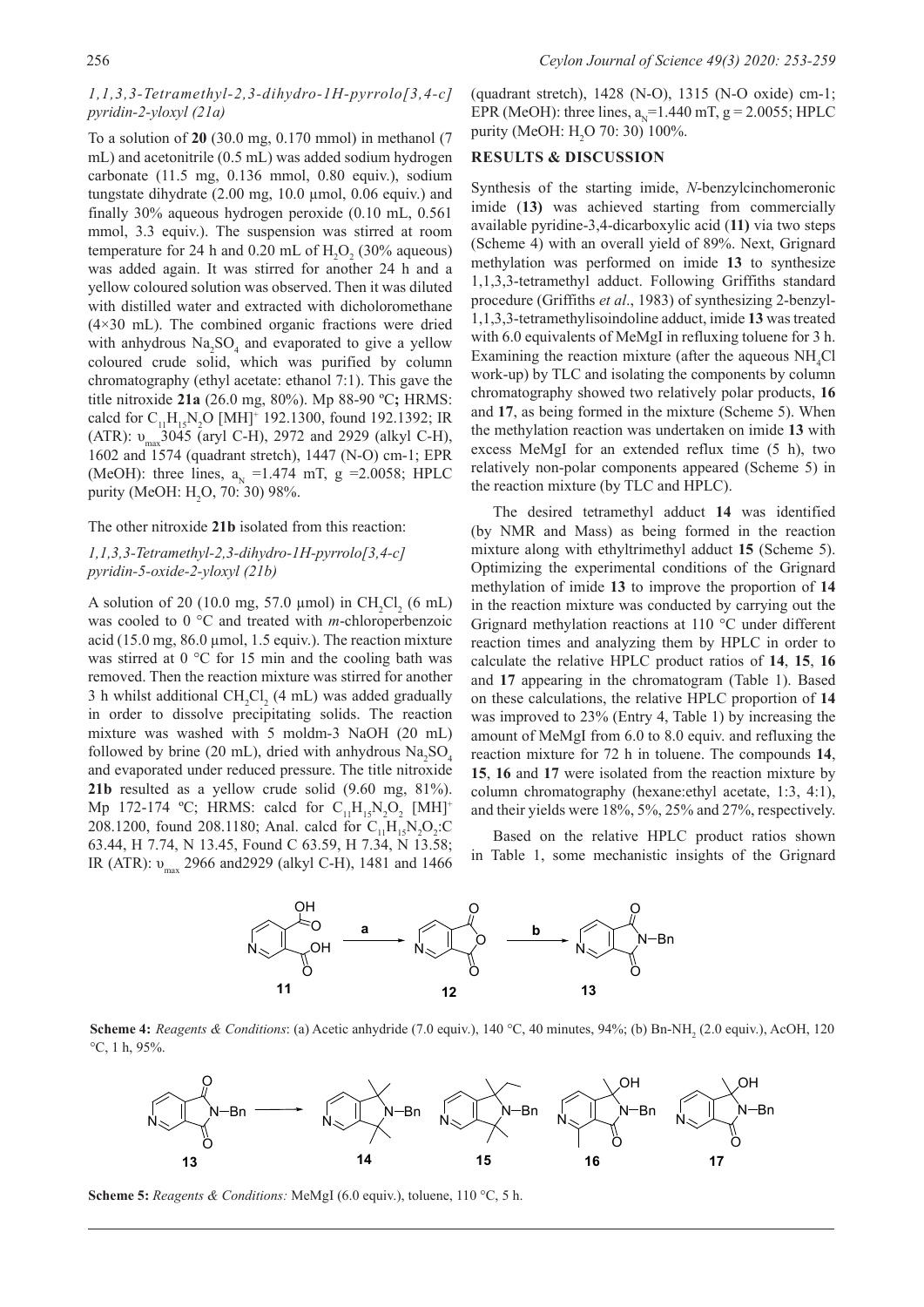| Entry         | Equiv. | Equiv. | Reaction | HPLC product ratio $(\%)$ |                          |    |    |
|---------------|--------|--------|----------|---------------------------|--------------------------|----|----|
|               |        |        |          | 14                        | 15                       | 16 |    |
|               | Mg     | MeI    | time(h)  |                           |                          |    |    |
|               | 8.0    | 6.0    | 3        | $\overline{\phantom{0}}$  | $\overline{\phantom{a}}$ | 43 | 57 |
| $\mathcal{L}$ | 8.0    | 6.0    |          | 22                        | 10                       | 27 | 41 |
| 3             | 8.0    | 6.0    | 24       |                           | 19                       | 30 | 48 |
| 4             | 10.0   | 8.0    | 72       | 23                        | 14                       | 31 | 32 |

**Table 1:** HPLC product ratios obtained from the reaction of imide **13** with excess MeMgI.

Each entry (1-4) corresponds to a Grignard methylation performed on **13** following the general reaction conditions described for the preparation of **14** (Experimental section).



**Scheme 6:** A proposed mechanism for the formation of **14**, **15**, **16** and **17**, starting from **13** during the Grignard methylation.

methylation of imide **13** were revealed (Scheme 6). Previous literature (Jayawardena *et al.,* 2013) supports that products such as **17** could possibly arise from an iminium intermediate such as **19**, during the aqueous work-up. This intermediate **19**, sighted as the initial precursor intermediate of forming 1,1,3,3-tetraalkyl adduct during the Grignard alkylation of imides could also undergo ring methylation (at fourth position of the ring) leading to a structure like **19a** which is inert **to** further methylation (Colwell *et al*., 2011). Absence of any methyl groups at the fourth position of the pyridine ring of two tetraalkyl adducts (**14** or **15**) exhibits that intermediate **19a** would remain as an inert structure for further Grignard methylation.

The variation of the HPLC product ratios in entries 1 and 2 (Table 1) is consistent with intermediate **19** as the precursor for the formation of both tetraalkyl adducts, **14** and **15**. Nonetheless, this argument is supported by the suggestion that iminium ion **19a** (precursor intermediate of **16**) would exist as an inert structure for further Grignard methylation. Extending the reaction time from 5 h to 24 h (Entry 2 & 3, Table 1) has surprisingly led to a significant decrease in the relative amount of **14** along with an increase in the relative amount of **15**. This suggests that iminium ion **19** could possibly be converted to another intermediate

like **19c** efficiently (over the long reflux time), due to the deprotonation driven by the strongly basic Grignard environment. This intermediate **19c** would eventually give rise to a higher amount of **15** by reacting with some unreacted MeI in the Grignard reagent, followed by three Grignard methylations. Previous findings suggest that exocyclic amides such as **19c** could be the possible precursors for the formation of unusual mixed alkylated adducts like **15** (Jayawardena *et al*. unpublished).

Tetramethyl adduct **14** could be derived in the reaction mixture via two possible pathways. One mechanism (Braslau and Chaplinski, 1998) is three alternative additions of MeMgI at  $C_1$  and  $C_3$  of intermediate **19**. The other possibility of deriving **14** is via 1,1-dimethyl intermediate (19b) by two methyl additions at  $C_3$ . It was earlier observed that 1,1-dimethyl amides are convertible to the 1,1,3,3-tetramethyl adduct during the Grignard methylation reactions (Jayawardena *et al*. unpublished). Based on these comparisons, it is reasonable to hypothesize that tetramethyl adduct **14** could be derived via a 1,1-dialkylamide intermediate like **19b** through 1,1-addition. This suggestion also explains why tetramethyl adduct **14** was formed during the Grignard methylation of **13**.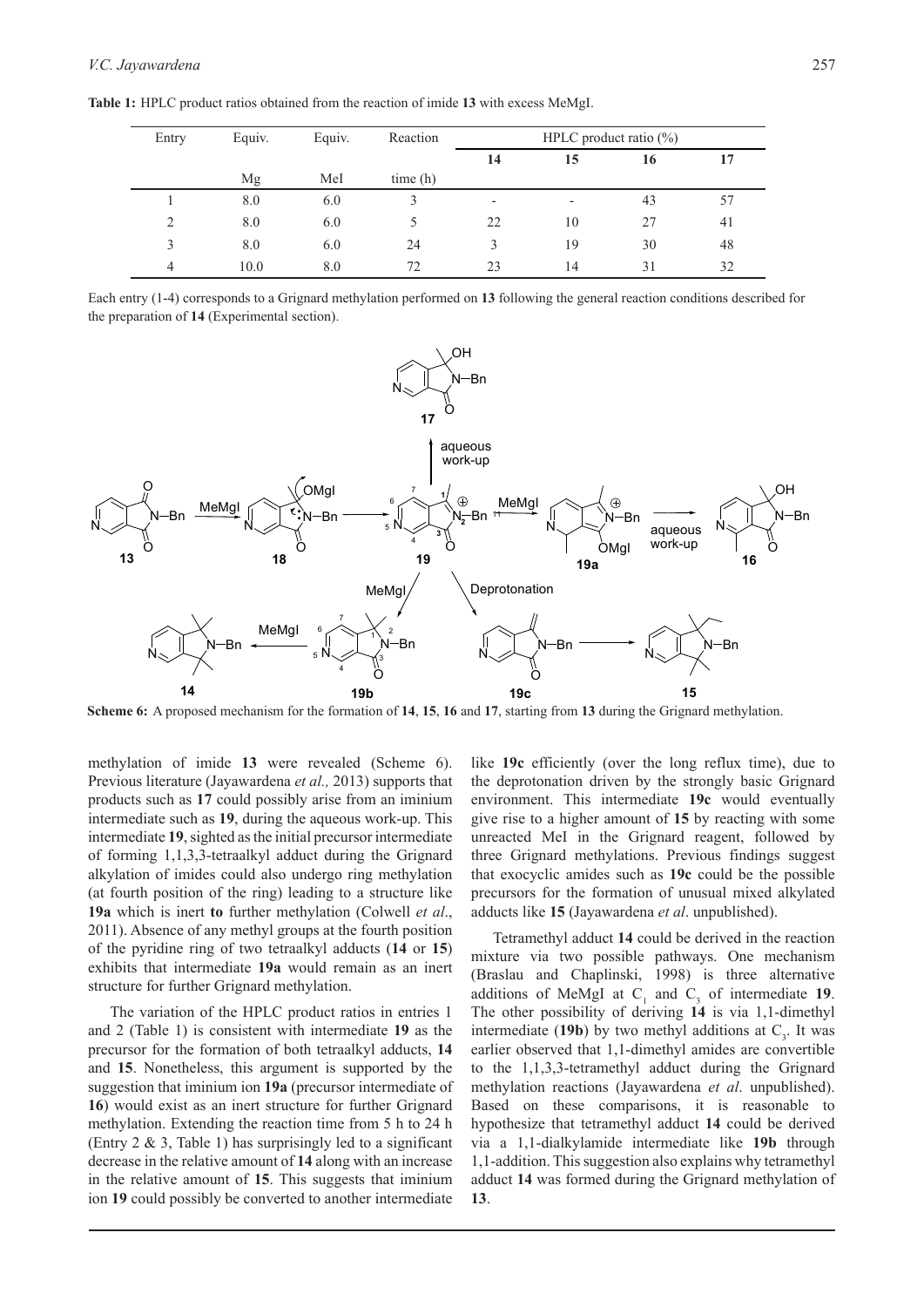

**Scheme 7:** Reagents & Conditions:(a)  $H_2$ /Pd/C, MeOH, rt, 3-4 h, 95%; (b)  $H_2O_2$  (3.3 equiv.), Na<sub>2</sub>WO<sub>4</sub>.2H<sub>2</sub>O (0.03 equiv.), NaHCO<sub>3</sub> (0.8 equiv.), MeOH/MeCN, rt, 48 h, 21a (80%), 21b (17%).

The next step, hydrogenation of **14** was successfully achieved with stirring in MeOH (as solvent) in the presence of  $H_2$ /Pd/C at room temperature (3-4 h) in a yield of 95%. Oxidation of the secondary amine **20** resulted from the hydrogenation of 14 was approached using  $H_2O_2$  in the presence of  $\text{Na}_2\text{WO}_4$ .2H<sub>2</sub>O/NaHCO<sub>3</sub> in a mixture of MeOH/ MeCN (7:1) resulting the target nitroxide **21a** in a yield of 80% (48 h). Another novel nitroxide **21b** was also isolated from this reaction in a yield of 17%. However, an extended reaction time (120 h) generated the pyridine oxide-typenitroxide **21b** as the major product (85%) along with some small amount of **21a** (6%). This protocol involving aqueous  $H_2O_2$  provides milder yet higher yielding synthesis for the two novel nitroxides, **21a** and **21b**. When the oxidation of **20** was undertaken with *m*CPBA, the reaction specifically led to nitroxide **21b** within 2 h (81%). Notably, the conversion of nitroxide **21a** to **21b** was also achieved with both  $H_2O_2$  and *m*CPBA.

This methodology provides a short and convenient pathway (5 steps) to synthesize the novel heterocyclic nitroxides in practically preparative scales.

### **CONCLUSIONS**

The main scope of this study was to introduce the synthesis of tetraalkylated pyridine-annulated heterocyclic nitroxides *via* a short and convenient pathway. Finally, this approach furnished, in good overall synthetic yields (up to  $\sim$ 15%), two novel pyridine-annulated tetramethyl nitroxides (**21a** and **21b**) starting from pyridine-3,4-dicarboxylic acid **11**, via a short (5 steps) and convenient pathway.

#### **Data Availability**

Datasets used to characterize the compounds of this study are available upon request.

## **DECLARATION OF CONFLICT OF INTEREST**

The author declares no competing interests.

## **ACKNOWLEDGEMENTS**

I gratefully acknowledge Prof. Steven E. Bottle and Prof. Kathryn E. Fairfull-Smith for helping in numerous ways during this study and Queensland University of Technology for providing necessary facilities and the financial support.

### **REFERENCES**

- Bobko, A.A., Efimova, O.V., Voinov, M.A. and Khramtsov, V.V. (2012). Unique Oxidation of Imidazolidine Nitroxides by Potassium Ferricyanide: Strategy for Designing Paramagnetic Probes with Enhanced Sensitivity to Oxidative Stress. *Free Radical Research.* **46**: 1115-1122. DOI: 10.3109/10715762.2012.692785.
- Braslau, R., Chaplinski, V. and Goodson, P. (1998). Symmetrical Nitroxide Synthesis: Meso versus d,l Diastereomer Formation. *Journal of Organic Chemistry.* **63**: 9857-9864. DOI: 10.1021/jo981614d.
- Budzelaar, P.H.M. (2012). Radical Chemistry of Iminepyridine Ligands. European *Journal of Inorganic Chemistry*. **3**: 530-534. DOI: 10.1002/ejic.201100698.
- Chiusoli, G.P., Pallini, L. and Terenghi, G. (1983). Eur. Pat. Appl. EP 92288 A2 19831026.
- Colwell, J.M., Blinco, J.P., Hulbert, C., Fairfull-Smith, K.E. and Bottle, S.E. (2011). A Profluorescent Azaphenalene Nitroxide for Nitroxide Mediated Polymerization. *Australian Journal of Chemistry.* **64**: 426-432. DOI: 10.1071/CH10404.
- Griffiths, P.G., Moad, G., Rizzardo, E. and Solomon, D.H. (1983). Synthesis of the Radical Scavenger 1,1,3,3-Tetramethylisoindolin-2-yloxyl. *Australian Journal of Chemistry.* **36**: 397-401.
- Gryn'ova, G., Barakat, J.M., Blinco, J.P., Bottle, S.E., and Coote, M.L. (2012). Computational Design of Cyclic‐ Nitroxides as Efficient Redox Mediators for Dye Sensitized Solar Cells. *Chemistry- A European Journal.* **18**: 7582-7593. DOI: 10.1002/chem.201103598.
- Hansen, K. and Blinco, J.P. (2018). Nitroxide Radical Polymers- A versatile Material Class for High-Tech Applications. *Polymer Chemistry.* **9**: 13. DOI: 10.1039/ C7PY02001E.
- Hicks, R. (2010). Stable Radicals: Fundamentals and Applied Aspects of Odd-Electron Compounds. Wiley: Hoboken, **606**.
- Hideg, K., Hankovszky, H.O. and Halasz, H.A. (1988). Conjugate addition with organometallics and nitration of nitroxide (aminoxyl) free radicals. Synthesis of potentially useful cross-linking spin label reagents.